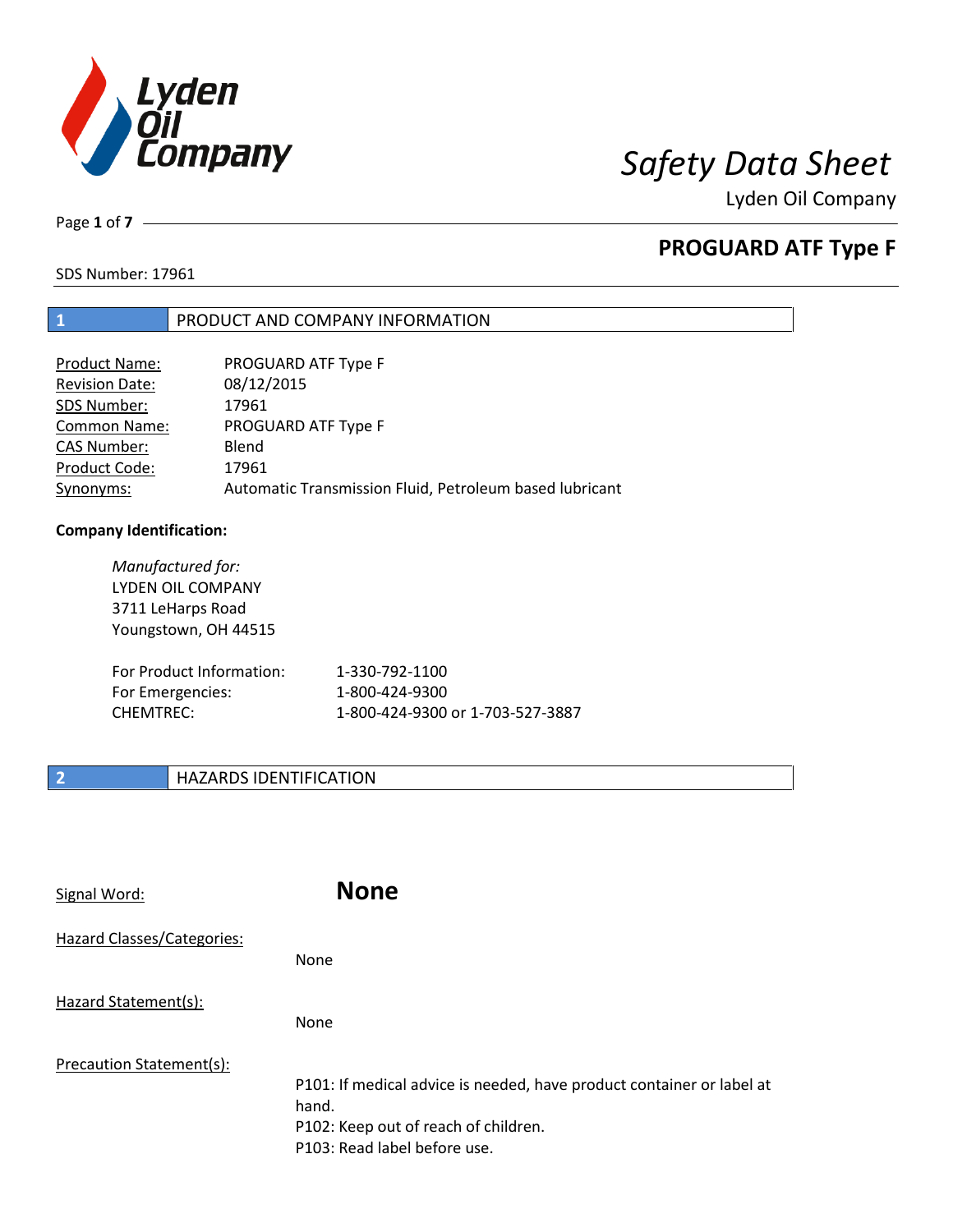

Lyden Oil Company

Page **2** of **7**

# **PROGUARD ATF Type F**

SDS Number: 17961

Other Hazard Statement(s):

Repeated skin contact may cause dermatitis or an oil acne.

|  | COMPOSITION / INFORMATION ON INGREDIENTS |
|--|------------------------------------------|
|--|------------------------------------------|

Ingredients:

*Mixture of the substances listed below with nonhazardous additions.*

| <b>Chemical Name</b>                       | <b>CAS Number</b> | Percentage |
|--------------------------------------------|-------------------|------------|
| No reportable ingredients over thresholds. | N/A               | N/A        |

*\*Any concentration shown as a range is to protect confidentiality or is due to batch variation.*

| $\overline{4}$ | <b>ALCACLIDEC</b><br>$\overline{A}$<br>$\mathbf{v}$<br>IVI I<br>.<br>. .<br>באחטכר |
|----------------|------------------------------------------------------------------------------------|
|                |                                                                                    |

### Description of First Aid Measures:

| Inhalation:   | If symptoms develop, move victim to fresh air. If symptoms persist,                                               |
|---------------|-------------------------------------------------------------------------------------------------------------------|
|               | obtain medical attention.                                                                                         |
| Skin Contact: |                                                                                                                   |
|               | Wash with soap and water. Remove contaminated clothing and wash<br>before reuse. Get medical attention if needed. |
| Eye Contact:  |                                                                                                                   |
|               | Rinse opened eye for several minutes under running water. If<br>symptoms persist, consult medical attention.      |
| Ingestion:    |                                                                                                                   |
|               | Rinse mouth with water. If symptoms develop, obtain medical<br>attention.                                         |

Symptoms and Effects, both acute and delayed:

No further relevent data available.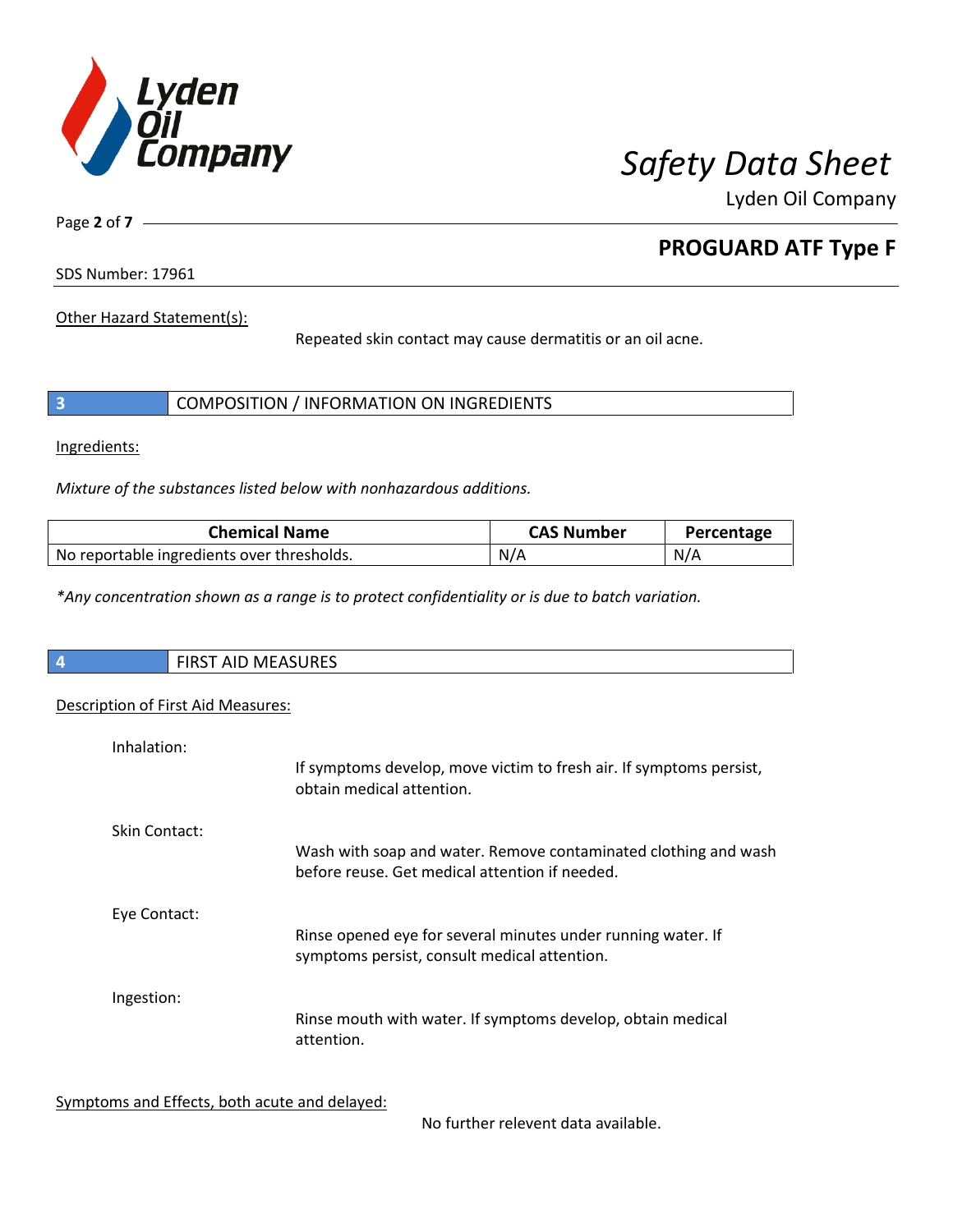

Lyden Oil Company

SDS Number: 17961

Page **3** of **7**

Recommended Actions:

Treat symptomatically. Call a doctor or poison control center for guidance.

| 5                                 | <b>FIRE FIGHTING MEASURES</b>             |                                                                                                                                                                                                   |
|-----------------------------------|-------------------------------------------|---------------------------------------------------------------------------------------------------------------------------------------------------------------------------------------------------|
|                                   | Recommended Fire-Extinguishing Equipment: | Use dry powder, foam, or carbon dioxide fire<br>extinguishers. Water may be ineffective in fighting<br>an oil fire unless used by experienced fire fighters.                                      |
| Possible Hazards During a Fire:   |                                           | Hazardous combustion products may include: A<br>complex mixture of airborne solid and liquid<br>particulates and gases (smoke). Carbon monoxide.<br>Unidentified organic and inorganic compounds. |
|                                   | Recommendations to Firefighters:          | No special measures required.                                                                                                                                                                     |
| $6\phantom{1}6$                   | <b>ACCIDENTAL RELEASE MEASURES</b>        |                                                                                                                                                                                                   |
| <b>Personal Precautions:</b>      |                                           | Avoid contact with skin, eyes, and clothing.<br>Keep away from sources of ignition.                                                                                                               |
| <b>Emergency Procedures:</b>      |                                           | Contain spilled material, collect in suitable and<br>properly labeled containers.                                                                                                                 |
| <b>Environmental Precautions:</b> |                                           | Do not allow to reach sewage system or any water<br>course.<br>Do not allow to enter ground waters.                                                                                               |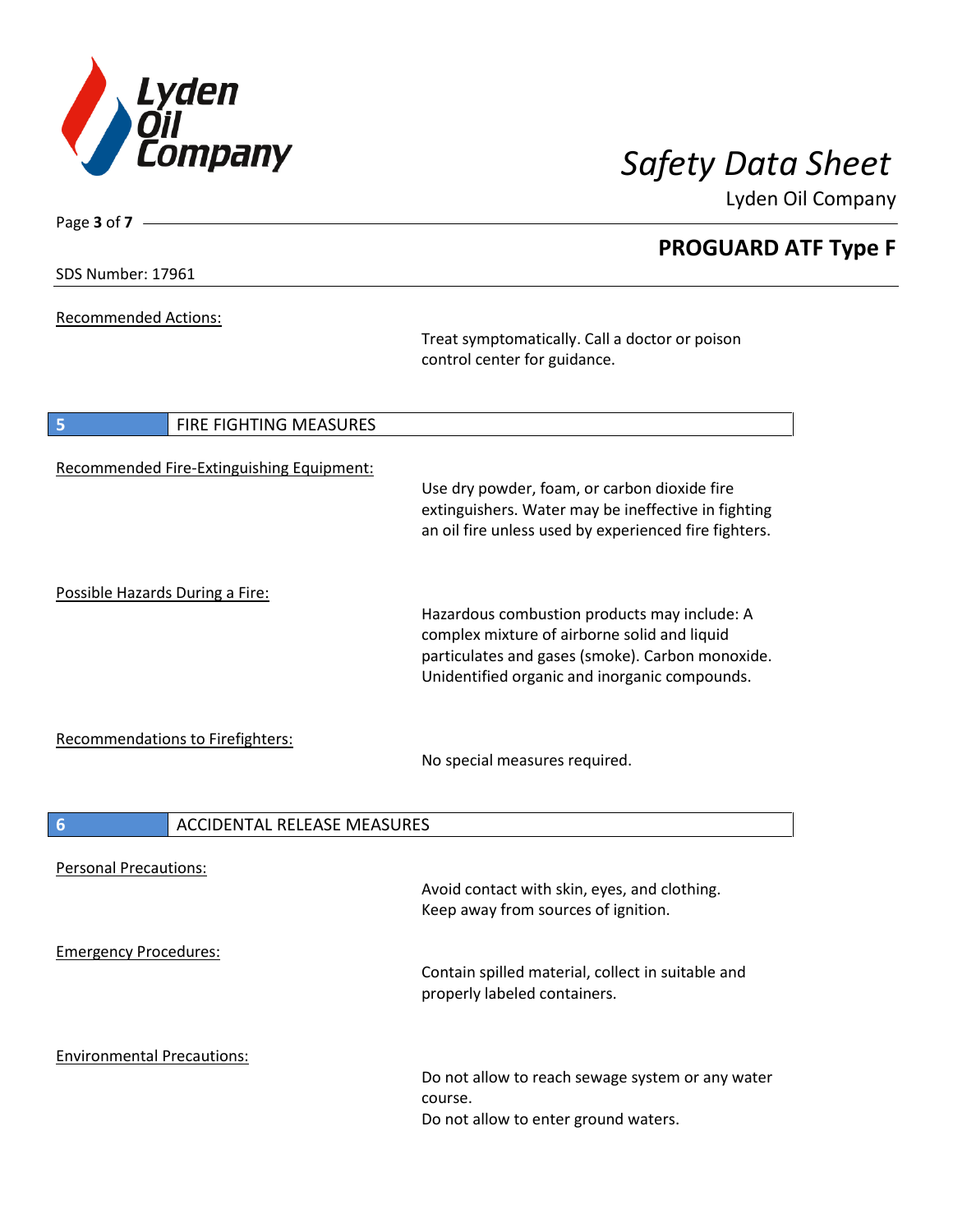

Lyden Oil Company

| <b>SDS Number: 17961</b> |  |
|--------------------------|--|
|--------------------------|--|

Page **4** of **7**

Cleanup Procedures:

Absorb with liquid-binding material (sand, diatomite, acid binders, iniversal binders, sawdust.

#### **7 HANDLING AND STORAGE**

### Handling Precautions:

Handle with care and avoid spillage on the floor. Do not cut, weld, drill, grind, braze, or solder container.

### Storage Requirements:

Keep container tightly sealed. Keep away from sources of ignition.

#### **8** EXPOSURE CONTROLS / PERSONAL PROTECTION

Exposure Limits:

No data available.

#### Engineering Controls:

All ventilation should be designed in accordance with OSHA standard (29 CFR 1910.94).

Personal Protective Equipment:

Wash hands before breaks and at the end of work. Use safety glasses and gloves.

### **9** PHYSICAL AND CHEMICAL PROPERTIES

Color: Amber Physical State: Liquid

Odor: Data not available Odor Threshold: Data not available pH: Data not available Melting Point: Data not available Boiling Point: Data not available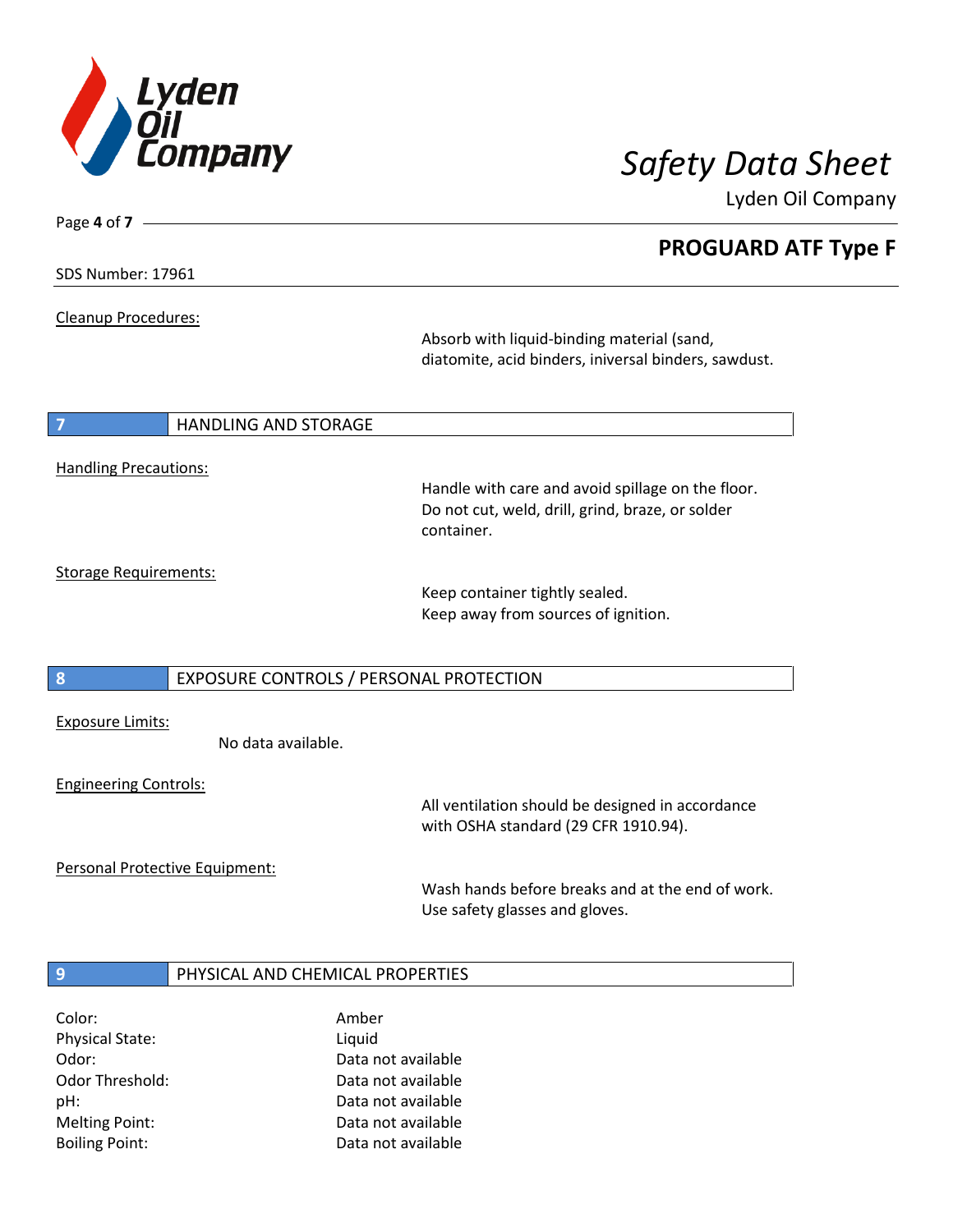

Lyden Oil Company

### SDS Number: 17961

Hazardous Reactions:

Incompatible Materials:

Decomposition Products:

| <b>Boiling Range:</b>         | Data not available   |
|-------------------------------|----------------------|
| <b>Flash Point:</b>           | 93.3° C / 200° F (C) |
| <b>Evaporation Rate:</b>      | Data not available   |
| Flammability:                 | Data not available   |
| <b>Flammability Limits:</b>   | Data not available   |
| Vapor Pressure:               | Data not available   |
| Vapor Density:                | Data not available   |
| <b>Relative Density:</b>      | Data not available   |
| Solubilities:                 | Insoluble in water   |
| <b>Partition Coefficient:</b> | Data not available   |
| Auto-Ignition Temperature:    | Data not available   |
| Decomposition Temperature:    | Data not available   |
| Viscosity:                    | Data not available   |
|                               |                      |

# available **10** STABILITY AND REACTIVITY Stability: Stable under normal conditions. Reactivity: Not reactive under normal conditions. Conditions to Avoid: Extreme temperature, sparks, open flame, and direct sunlight.

200° F (COC method)

No known hazardous reactions.

No further relevant information available.

Hazardous decomposition products are not expected to form.

Page **5** of **7**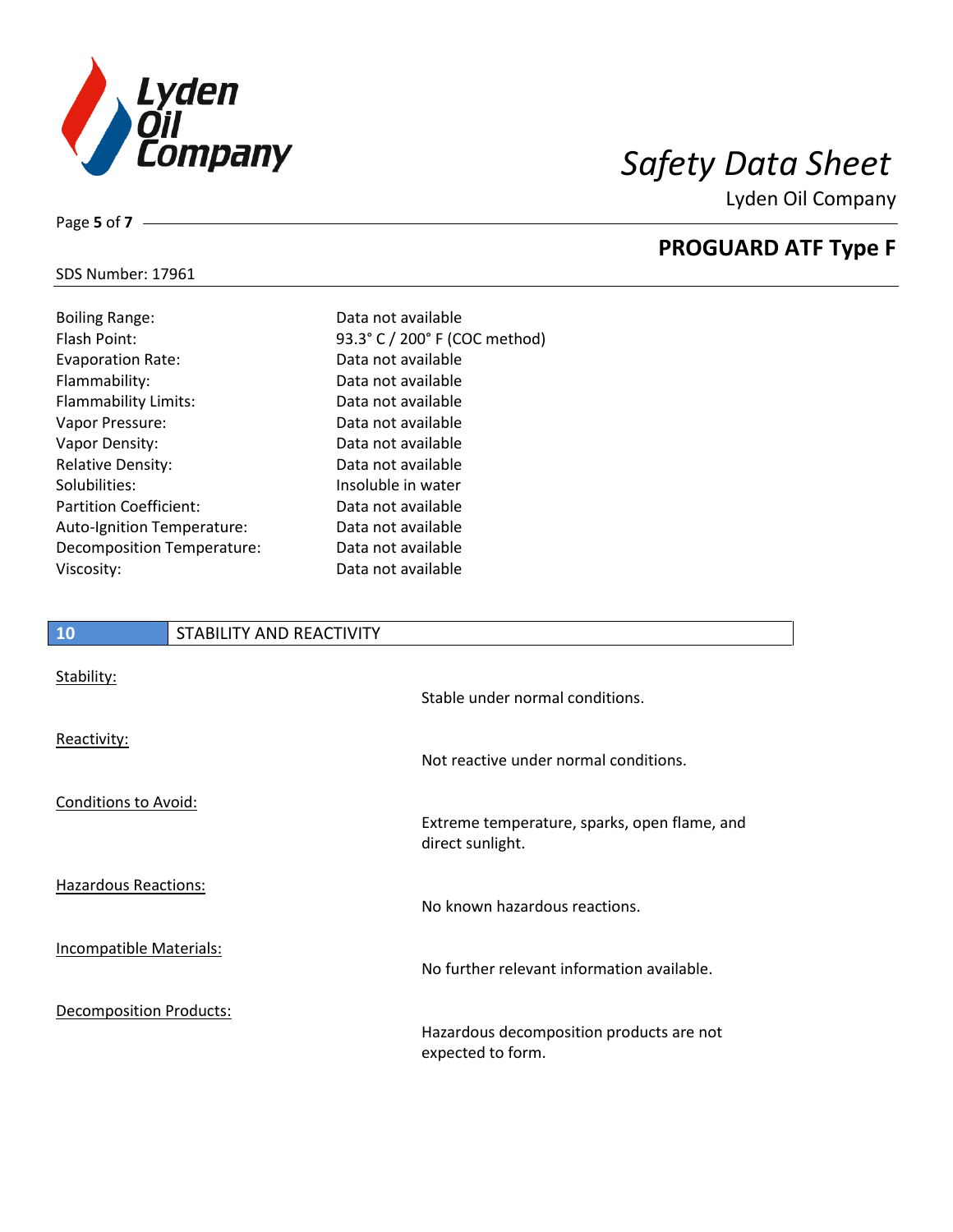

Lyden Oil Company

SDS Number: 17961

Page **6** of **7**

| 11<br><b>TOXICOLOGICAL INFORMATION</b>                                             |                                                                                                                           |  |
|------------------------------------------------------------------------------------|---------------------------------------------------------------------------------------------------------------------------|--|
| Routes of Exposure:                                                                | Skin and eye contact are the primary routes of<br>exposure although exposure may occur following<br>accidental ingestion. |  |
| <b>Exposure Effects:</b>                                                           | Repeated skin contact may cause dermatitis or an<br>oil acne.                                                             |  |
| <b>Measures of Toxicity:</b>                                                       | No test data available.                                                                                                   |  |
| Carcinogenic/Mutagenic Precautions:                                                | Non-carcinogenic and not expected to be<br>mutagentic.                                                                    |  |
| $12$<br><b>ECOLOGICAL INFORMATION</b>                                              |                                                                                                                           |  |
| <b>Ecological Precautions:</b>                                                     | Avoid exposing to the environment.                                                                                        |  |
| <b>Ecological Effects:</b><br>No specific environmental or aquatic data available. |                                                                                                                           |  |
| <b>13</b><br>DISPOSAL CONSIDERATIONS                                               |                                                                                                                           |  |
| <b>Disposal Methods:</b>                                                           | Dispose of waste material in accordance with all<br>local, state, and federal requirements.                               |  |
| Disposal Containers:                                                               | Use properly approved container for disposal.                                                                             |  |
| <b>Special Precautions:</b>                                                        | Do not flush to surface waters or drains.                                                                                 |  |